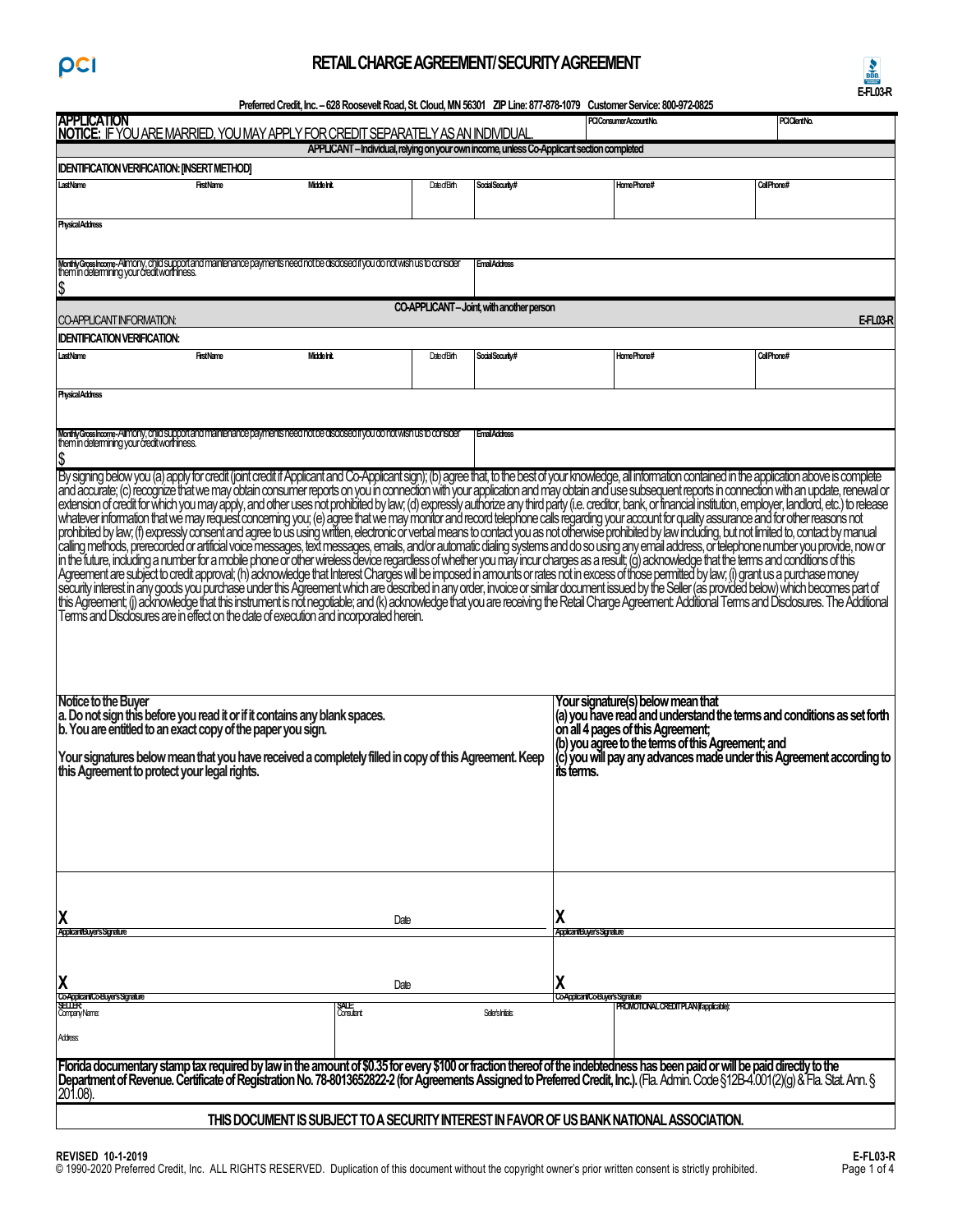# **RETAIL CHARGE AGREEMENT: ADDITIONAL TERMS AND DISCLOSURES**

IMPORTANT INFORMATION ABOUT PROCEDURES FOR OPENING A NEW ACCOUNT - To help the government fight the funding of terrorism and money laundering adivities, Federal<br>law requires all financial institutions to obtain, verify, an

| <b>Interest Rates and Interest Charges</b>                                          |                                                                                                                                                                                                |  |  |
|-------------------------------------------------------------------------------------|------------------------------------------------------------------------------------------------------------------------------------------------------------------------------------------------|--|--|
| Annual Percentage Rate (APR) for<br>Purchases                                       | 18%                                                                                                                                                                                            |  |  |
| How to Avoid Paying Interest                                                        | Your due date is at least 25 days after the close of each billing cycle. We will not charge you any interest on purchases if you<br>pay your entire balance by the due date each month.        |  |  |
| Minimum Interest Charge                                                             | If you are charged interest, the charge will be no less than \$1.00.                                                                                                                           |  |  |
| <b>For Credit Card Tips from the Consumer</b><br><b>Financial Protection Bureau</b> | To leam more about factors to consider when applying for or using a credit card, visit the website of the Consumer Financial<br>Protection Bureau at http://www.consumerfinance.gov/learnmore. |  |  |
| Fees                                                                                |                                                                                                                                                                                                |  |  |
| <b>Transaction Fees</b>                                                             | None.                                                                                                                                                                                          |  |  |
| <b>Penalty Fees</b><br>Late Pavment<br>Retum Payment                                | \$10.<br>\$25.                                                                                                                                                                                 |  |  |

**How We Will Calculate Your Balance:** We use a method called "daily balance (including new purchases)."

**Billing Rights:** Information on your rights to dispute transactions and how to exercise those rights is provided in your account agreement.

**T. Definitions:** In this Retail Charge Agreement ("Agreement"): The word "Account" refers to the account that is established with the Seller, and their successors or assigns, that is the subject of this<br>Agreement. The wor

electronically) or otherwise verbally or electronically authenticated. The words "Applicable Law" shall mean federal law and the laws of the state of Florida. You and we agree that these Applicable<br>Laws apply to this Agree

your initial order are subject to credit approval. We reserve the right to deny authorization for any requested credit limit increase.<br>3. **Promise to Pay:** In return for extending credit to you on this Account from time to

mentioned below, according to the terms of this Agreement. When you sign the Application for this Account, you will be agreeing to the terms and conditions in this Agreement, which include the cost<br>of credit disclosures re

merchandise you purchase. Delivery occurs upon the earlier of the date of shipment of the merchandise, or the date of hand delivery of the merchandise. No Interest Charges will be imposed on new<br>purchases, however, if: (a) the annual rate divided by 365 (366 in a leap year).

| <b>Applicable</b><br>Law | Daily<br>Periodic Rate | Correspondina<br>ANNUAL PERCENTAGE RATE | By your initial(s) below, you hereby<br>acknowledge Interest Charges will be  |
|--------------------------|------------------------|-----------------------------------------|-------------------------------------------------------------------------------|
|                          | 0.0493%                | 18%                                     | limposed in amounts or rates not to<br>exceed those in the chart to the left. |
| .<br>- 111               |                        | $T$ $\sim$<br>- 702                     | Co-Buver<br>Buver                                                             |

Notwithstanding the above, if we receive payment in full of the outstanding balance of your Account, as shown on the billing statement, within 25 days after the end of that billing period, we will not<br>impose Interest Charg

7. Minimum Monthly Interest Charge: As not prohibited by Applicable Law, if the Interest Charge that results from the application of the above stated daily periodic rate (the "Calculated Interest<br>Charge"), is less than \$1.

**8. Minimum Monthly Payment:** You will make payments of at least the total Minimum Monthly Payment each month as required by our monthly periodic statements of account. Your total Minimum Monthly Payment will consist of: (1) any past due amounts, and (2) a regularly scheduled Minimum Monthly Payment. The regularly scheduled Minimum Monthly Payment will be the greater of: (a)<br>\$25; or (b) the highest regularl

9. Promotional Credit Plans: In addition to purchases that acque Interest Charges and require monthly payments as described previously in this Agreement, as part of this Account, Promotional Credit Plans: In addition to pu

Monthly Payment each billing period when due, no Interest Charges will be imposed on the purchase. If such payments are not made, Interest Charges from the date of delivery will be added to your<br>Account either when you fai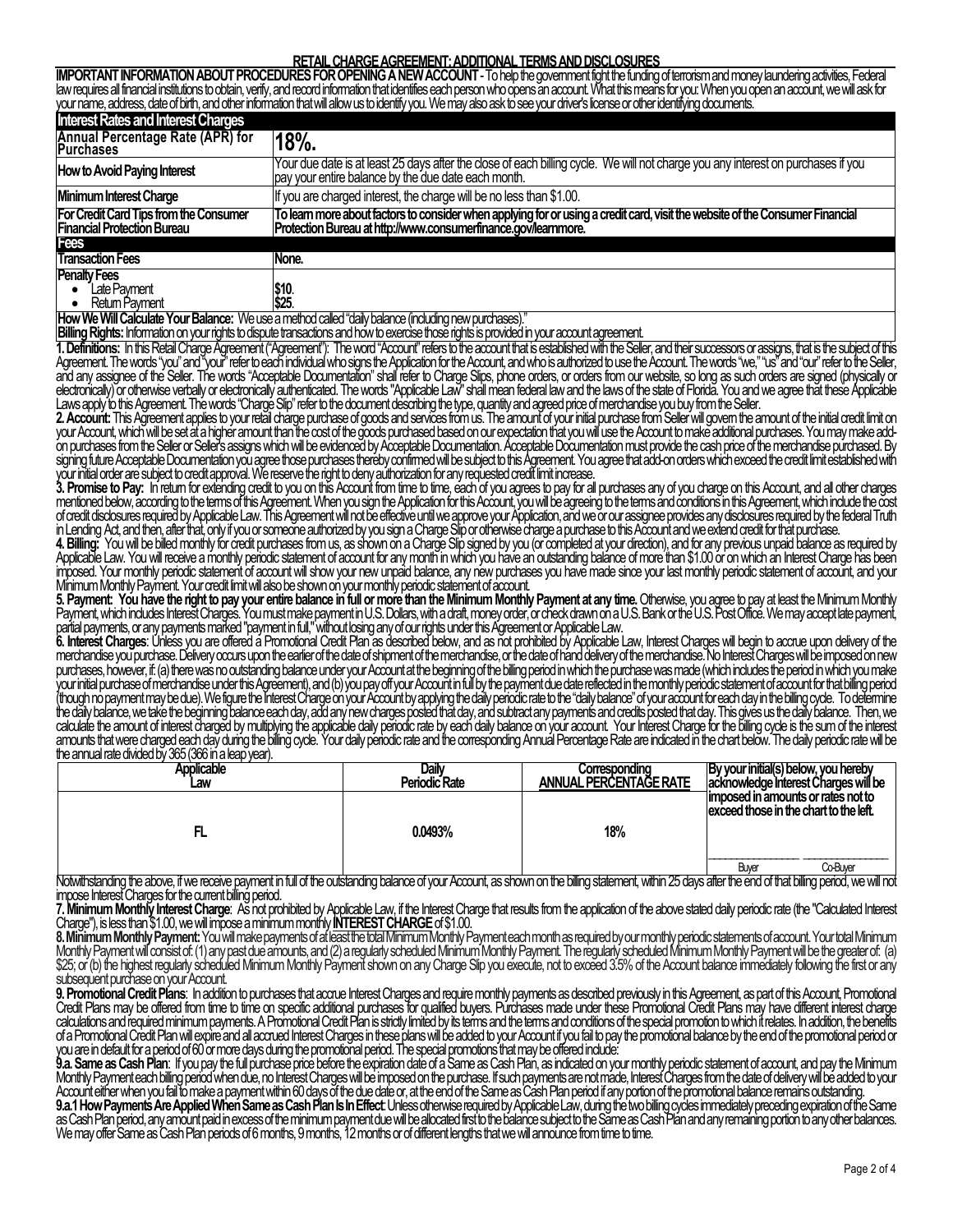**10. Application of Payments:** Unless otherwise required by Applicable Law, payments except down payments, shall be applied first to past due Minimum Monthly Payments, beginning with the<br>oldest, then to the current Minimum **11. Other Charges**:

11.a. Late Fees. You will pay the maximum late fee allowed (which you agree we will add to the balance due on your Account) for payments not made on time, calculated as Applicable Law allows.<br>The statutory time period for

**11.b. Returned Check Charge**: You will pay a returned check charge (which you agree we will add to the balance due on your Account) if any check, negotiable order of withdrawal, share draft, or item you give us for payment under the Agreement is dishonored for any reason by the bank or other institution on which it is drawn. We will impose the maximum returned check charge as Applicable<br>Law allows. Currently, tha

11.c. Phone Payment Processing Fee: You will pay the current phone payment processing fee (which you agree we will add to the balance due on your Account) for each expedited payment you<br>make by phone. The current phone pay

the Uniform Commercial Code which may require that we sign, file or record one or more UCC financing statements, fixture filings or other documents to perfect or otherwise protect this security interest which may require t

Law, and subject to any notice of default and opportunity to cure required by Applicable Law, we may declare the full remaining balance immediately due and payable. We may also repossess any article of merchandise in which

purchases will require prior authorization, in which case you may be asked to provide identification. If our authorizations system is unavailable, we may not be able to authorize a transaction, even if<br>you have sufficient

**15. Change in Terms:** You agree that we may amend the terms of this Agreement, subject to any notice required by Applicable Law. To the extent not prohibited by Applicable Law, any new terms<br>may be applied to any balance

17. Delay in Taking Action: We will not lose any of our rights under this Agreement if we delay taking action for any reason. To the extent not prohibited by Applicable Law, we may take other action

not described in this Agreement, and by doing so will not lose our rights under this Agreement.<br>**18. Severability:** To the extent not prohibited by Applicable Law, if any provision of this Agreement is found to be unenforc

20. Telephone Recording: You understand and agree that for our mutual protection, we may electronically record any of your telephone conversations conducted with Seller or Seller's assigns, including Preferred Credit, Inc. programs.

**21. Communications:** You expressly authorize us or our agents to contact you at any phone number (including mobile, cellular/wireless, or similar devices), fax number, or email address, you<br>provide at any time, for any la

from any such number, or email address, without reimbursement from us.<br>22. Credit Investigation and Reporting: You agree that we may investigate your credit in connection with the initial extension, review, or collection o

### **ARBITRATION PROVISION**

This Arbitration Provision significantly affects your rights in any dispute with us. Please read this Arbitration Provision carefully before you sign it.<br>1. EITHER YOU OR WE MAY CHOOSE TO HAVE ANY DISPUTE BETWEEN US DECIDE

**2. IF A DISPUTE IS ARBITRATED, YOU AND WE WILL EACH GIVE UP OUR RIGHT TO A TRIAL BY THE COURT OR A JURY TRIAL.** 

**3. IF A DISPUTE IS ARBITRATED, YOU WILL GIVE UP YOUR RIGHT TO PARTICIPATE AS A CLASS REPRESENTATIVE OR CLASS MEMBER ON ANY CLASS CLAIM YOU MAY HAVE AGAINST US.** 

**4. THE INFORMATION YOU AND WE MAY OBTAIN IN DISCOVERY FROM EACH OTHER IN ARBITRATION IS GENERALLY MORE LIMITED THAN IN A LAWSUIT. 5. OTHER RIGHTS THAT YOU AND WE WOULD HAVE IN COURT MAY NOT BE AVAILABLE IN ARBITRATION.** 

**6. EVEN IF A DISPUTE IS ARBITRATED, WE CAN STILL REPOSSESS YOUR MERCHANDISE IF YOU DO NOT HONOR YOUR AGREEMENT AND YOU OR WE MAY SEEK PROVISIONAL REMEDIES FROM A COURT.** 

Any daim or dispute, whether in contract, tot or otherwise (including the interpretation and scope of this clause and the arbitrability of any issue), between you and us or our employees, agents,<br>successors or assigns, whi

The arbitrators shall be attomeys or retired judges and shall be selected in accordance with the applicable rules. The arbitration award shall be in writing, but without a supporting opinion. The<br>arbitration hearing shall